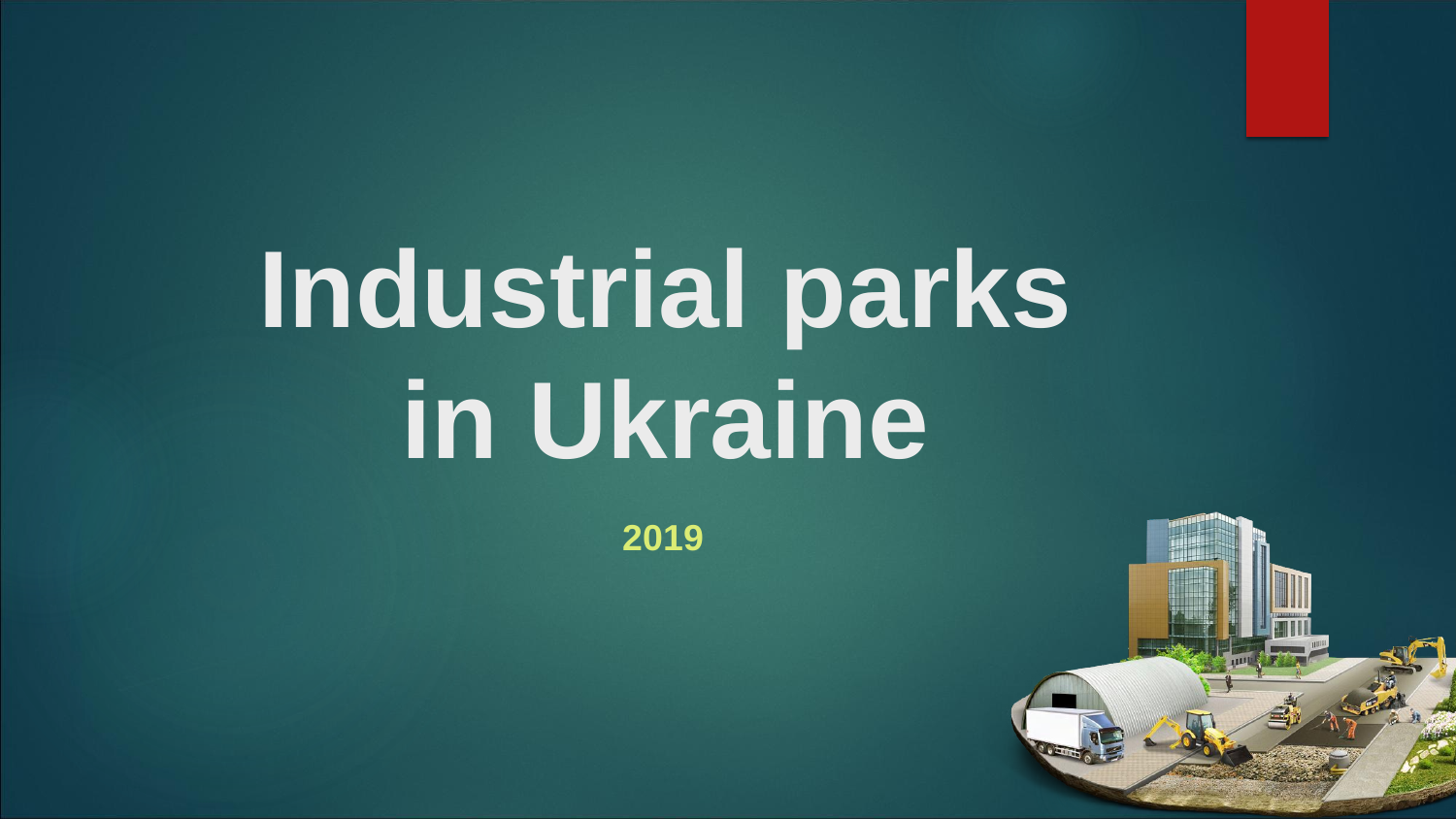*main concepts*

**According to the Law of Ukraine "On Industrial Parks"**

**Industrial Park (IP) is a land plot that is equipped with proper infrastructure where participants of IP can engage in such economic activities as**

- **Process Industry**
- **Research and Development (R&D)**
- **Information and Telecommunication**



➢**IP land should belong to the Industrial Lands** ➢**IP may be located on one or several adjacent land parcels**

➢**IP square could be from 15 to 700 ha** ➢**IP is created for a period of at least 30 years** ➢**IP land parcels of state and local public property may be sold to IP management company and IP participants**

➢**at the time of IP inclusion into the Register should be no integral property complex that allows to producing goods**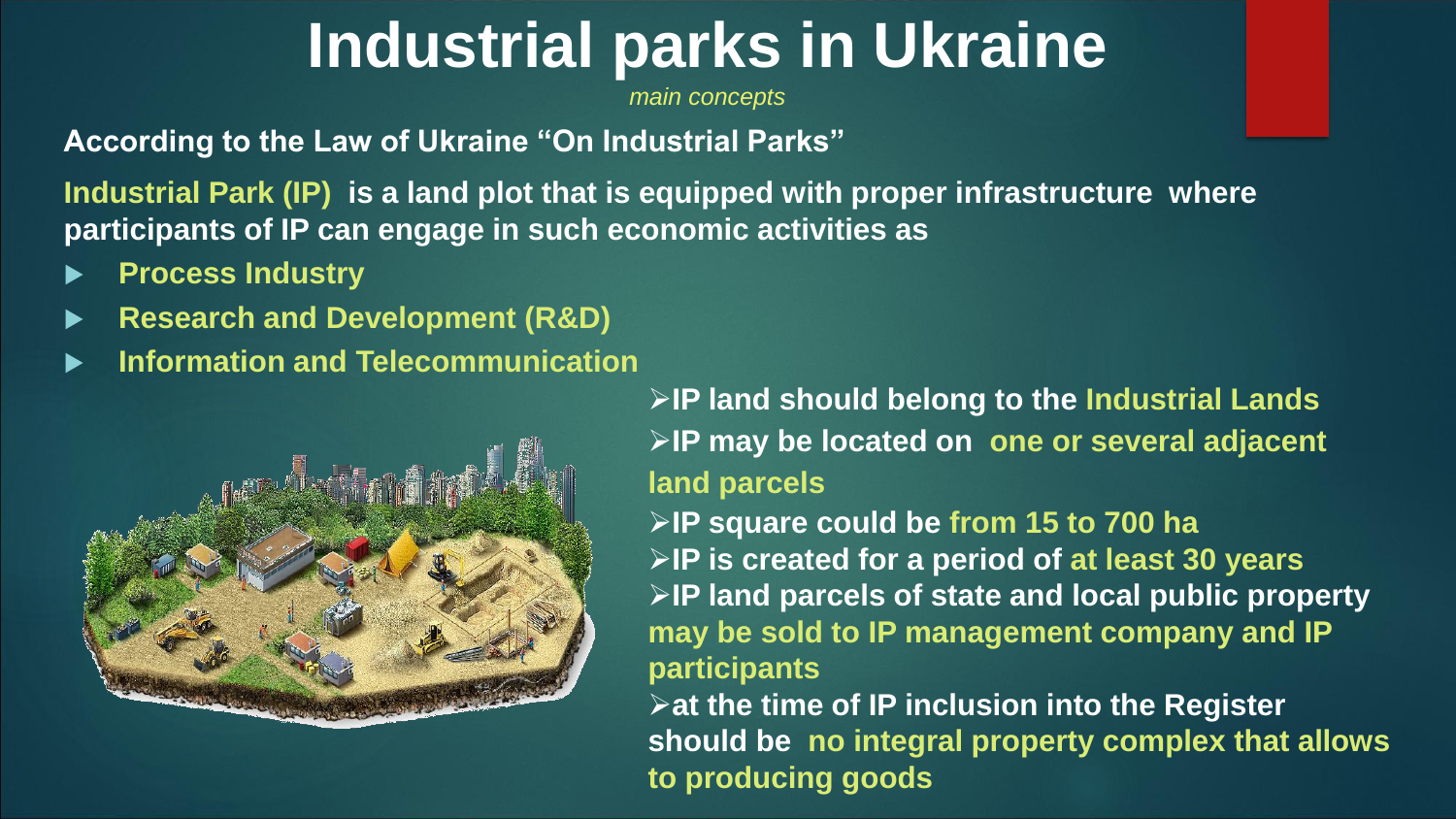*IP subjects*

#### **Initiator of IP creation:**

- ▶ the state p *IP* subjects ower bodies *on state lands*
- ▶ the local authorities *on communal lands*
- legal or physical persons owners *of private lands*
- legal or physical persons lessees of *state, communal and private lands*



**IP Management Company should be** a legal person irrespective of its organizational form created according to Ukraine Legislation

**IP participants should be** economic entities of any form of ownership, registered at the administrative territory of Ukraine where the IP is created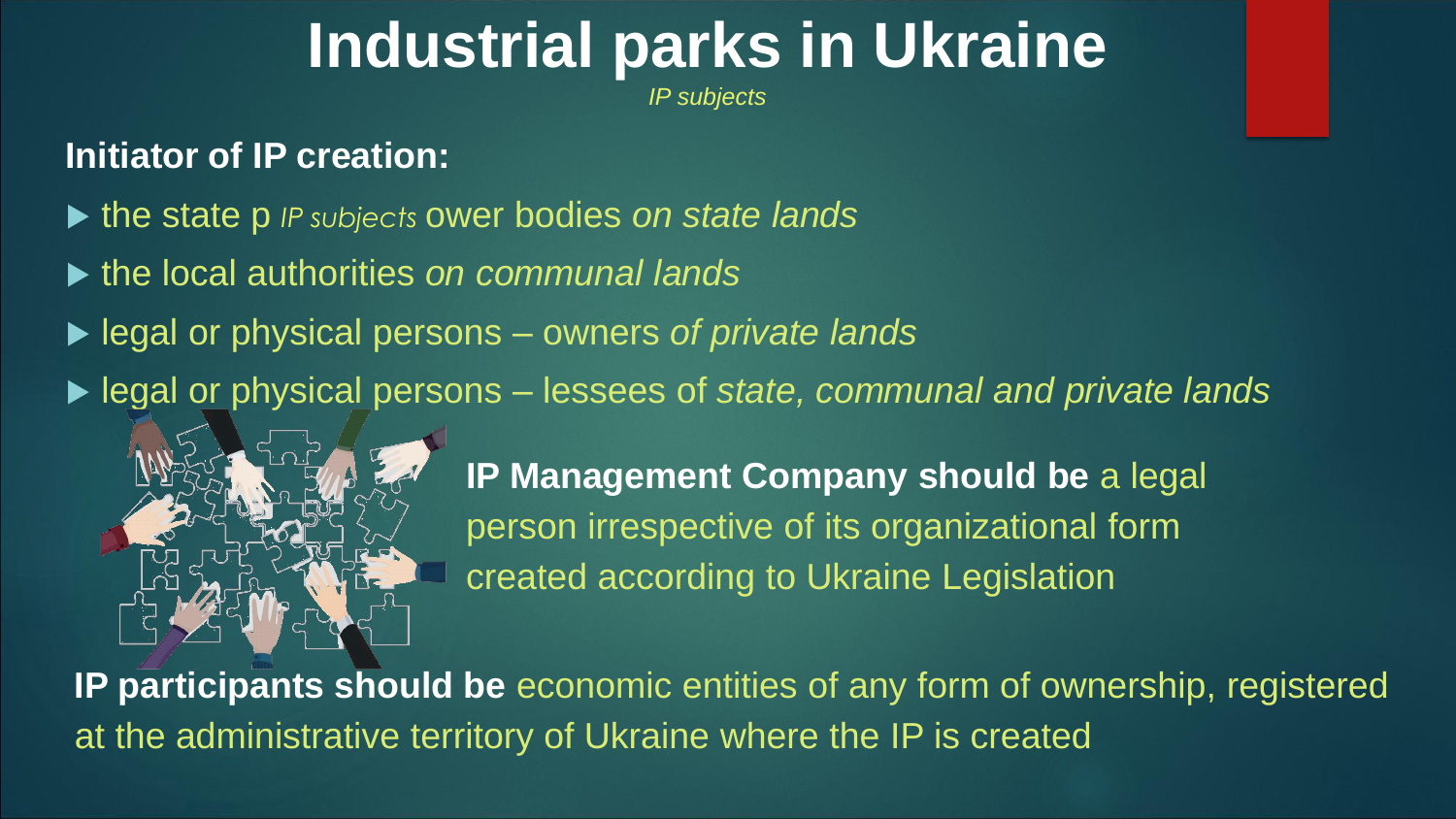*benefits to the parties concerned*

**Benefits for IP Participants –** minimizing material, financial, human and time resources costs required for initiating economic activities, access to services related to the provision of economic activities by the management company



**Benefits for IP Management Company –** income due to the leasing of the land and production areas, equipment and services related with providing economic activities to IP participants

**Benefits for the State and Local Communities –** job creation, activation of economic activity and socio-economic development of the territories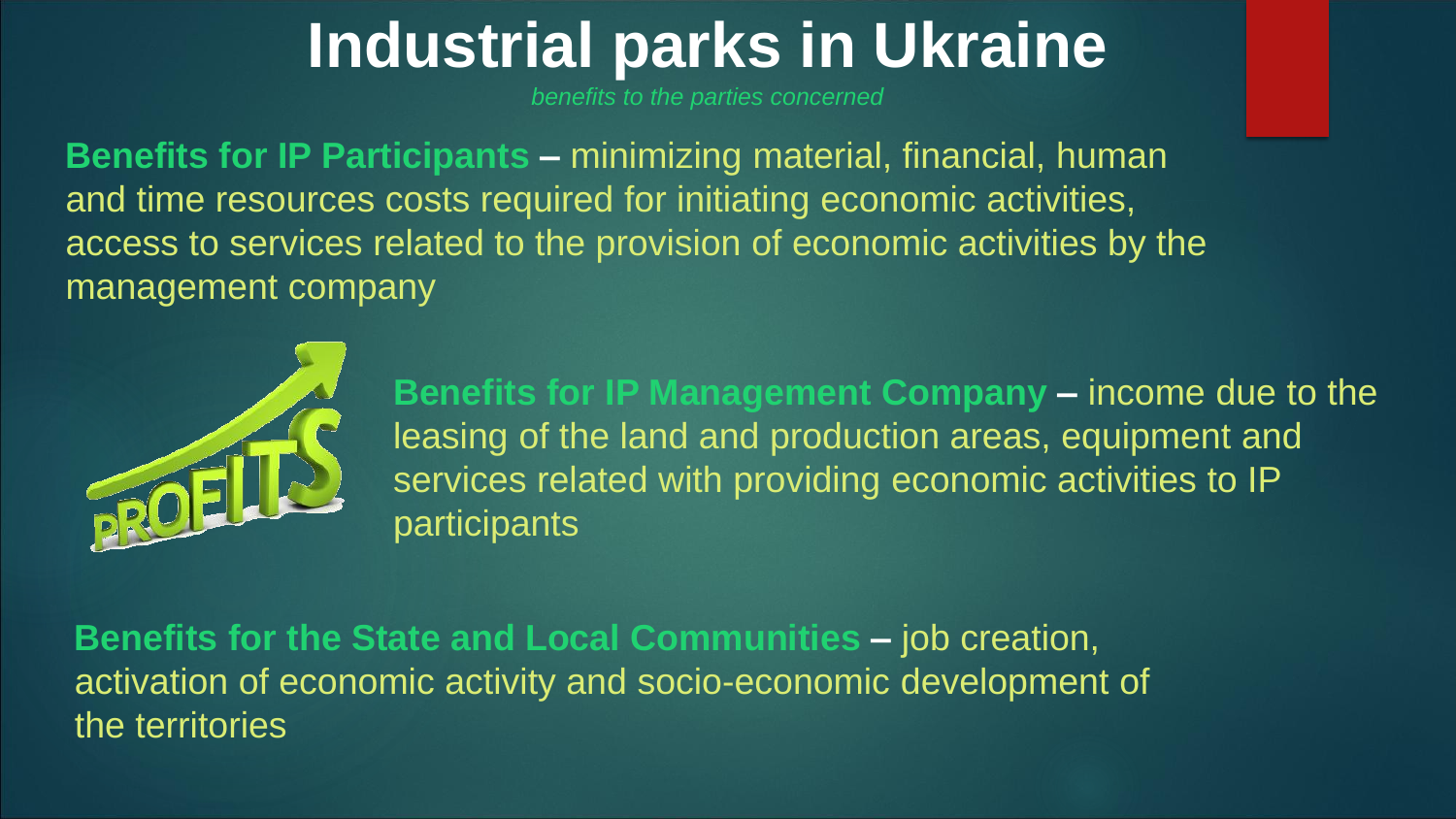



Property kind of land-plots where industrial parks are created



#### **42 IP were included in the Register of IP under the Law since 2013**

(Tsentralnyy Industrial park was excluded from the Register in 2018)

Quantity of industrial parks, included in the Register by regions

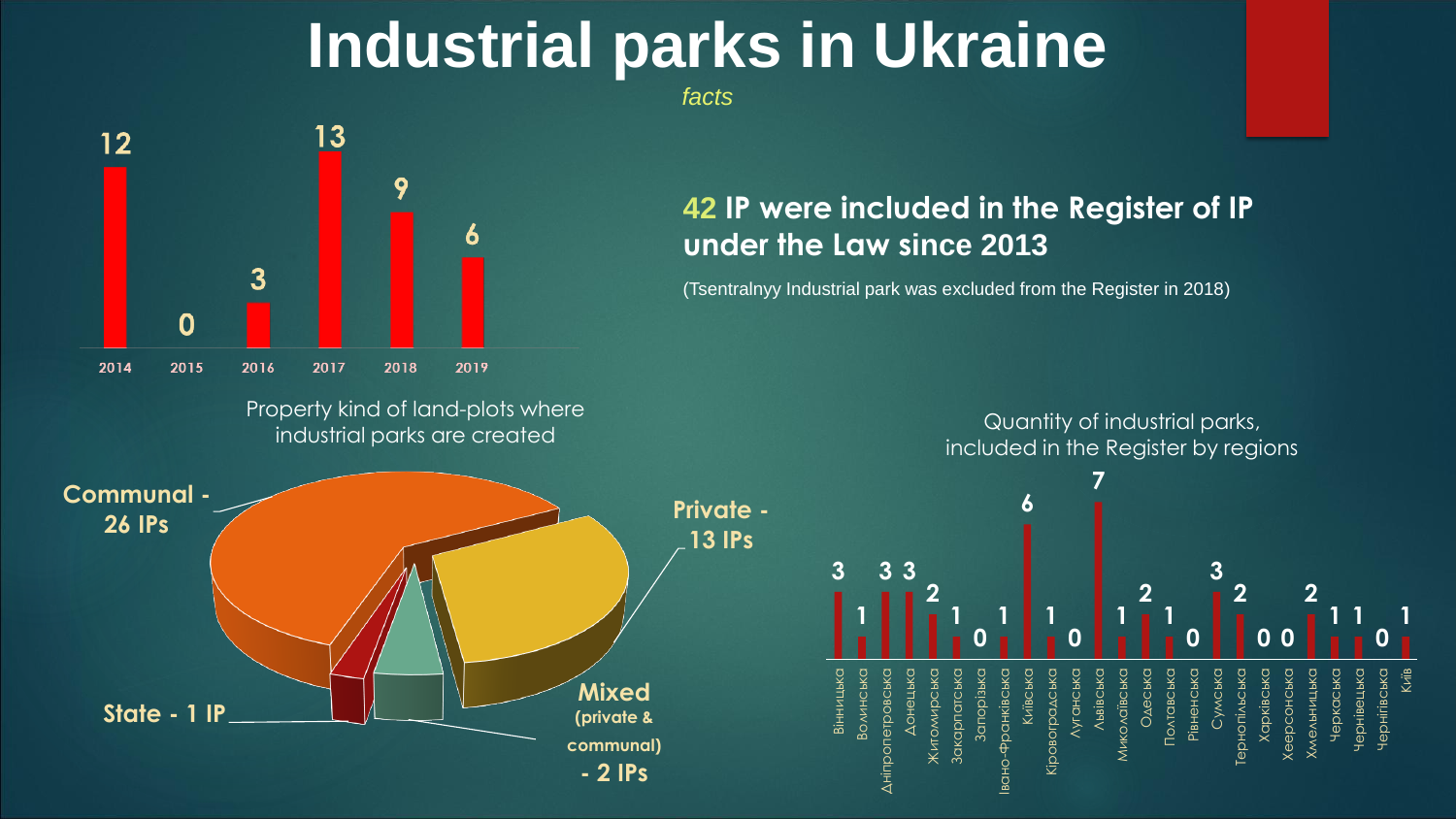#### **Map of industrial parks in Ukraine**

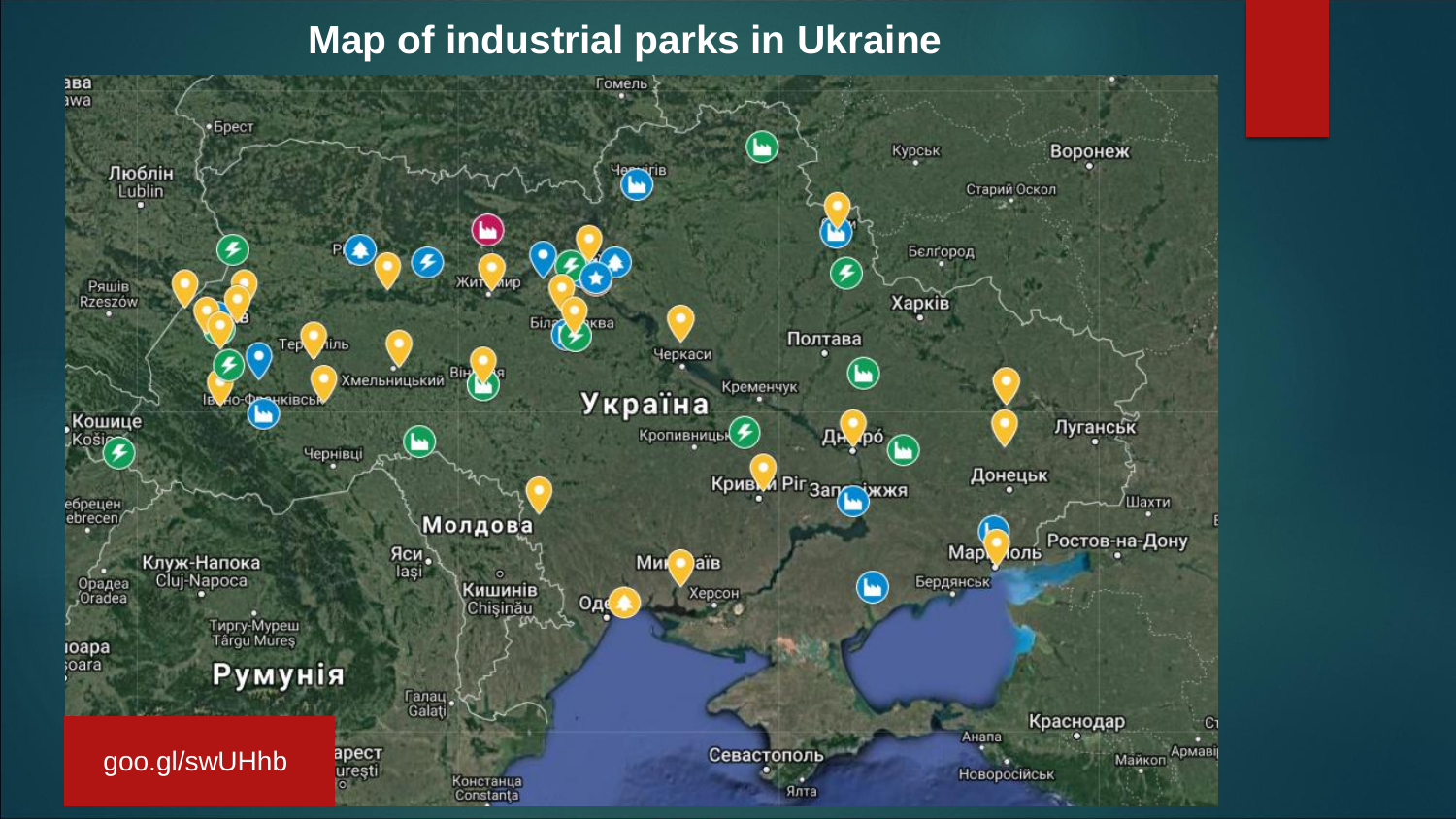*state support*

**State Regional Development Strategy 2020** defined a regional network of IP and providing state support to entities that create such parks as **one of the priorities of regional development**



**State support shall be provided to the Initiators, Management companies and Participants of IP included into the Register of Industrial Parks**

#### **State support for creation and function of IP includes:**

❖ financing from *State Regional Development Fund* of projects of building of IP infrastructure *on condition of at least 10% co-financing from local budgets*

❖*exceptions for initiators (business entities) of the IP creation and\or its management companies* to pay for development of the settlement infrastructure when they construct objects within IP

❖exemption from import duties when importing equipment and materials *that are not produced in Ukraine* and imported with the purpose of IP creation and function within IP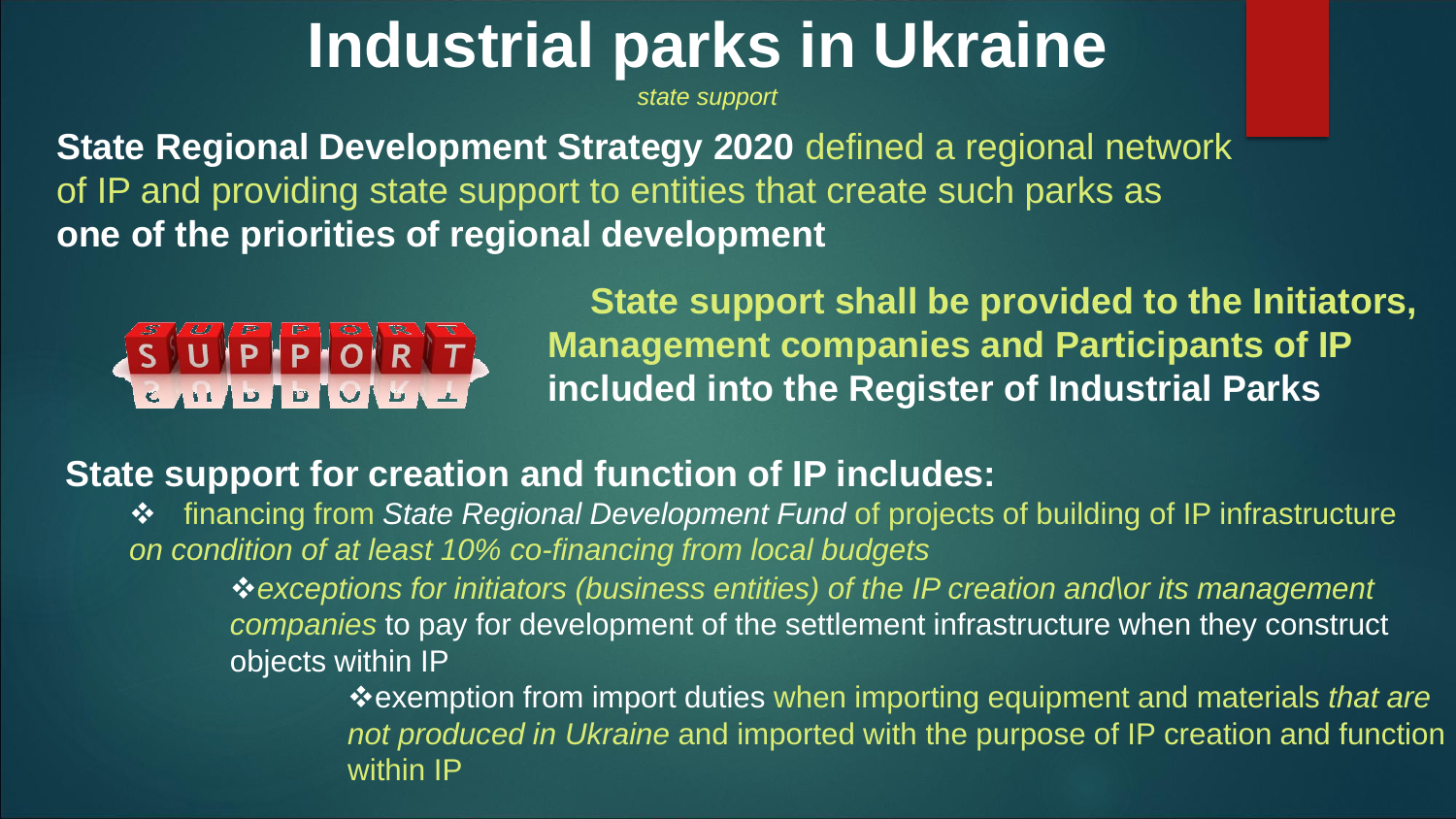*other state support*

#### **IP subjects also may use the following incentives:**

 exemption from import duty for goods with the purpose to invest on the basis of registered agreements (contracts) or as contribution of foreign investors in the authorized capital of the enterprise with foreign investments

 $\triangleright$  import at preferential tariff rates (0%) for goods from countries which are members of the World Trade Organization or from countries with which Ukraine has concluded bilateral or regional agreements on the most favored, including EU

 $\triangleright$  import without payment of import duty for equipment that runs on renewable energy, energy saving equipment and materials, means of measuring, control and management of energy resources, equipment and materials for the production of alternative fuels or to produce energy from renewable energy sources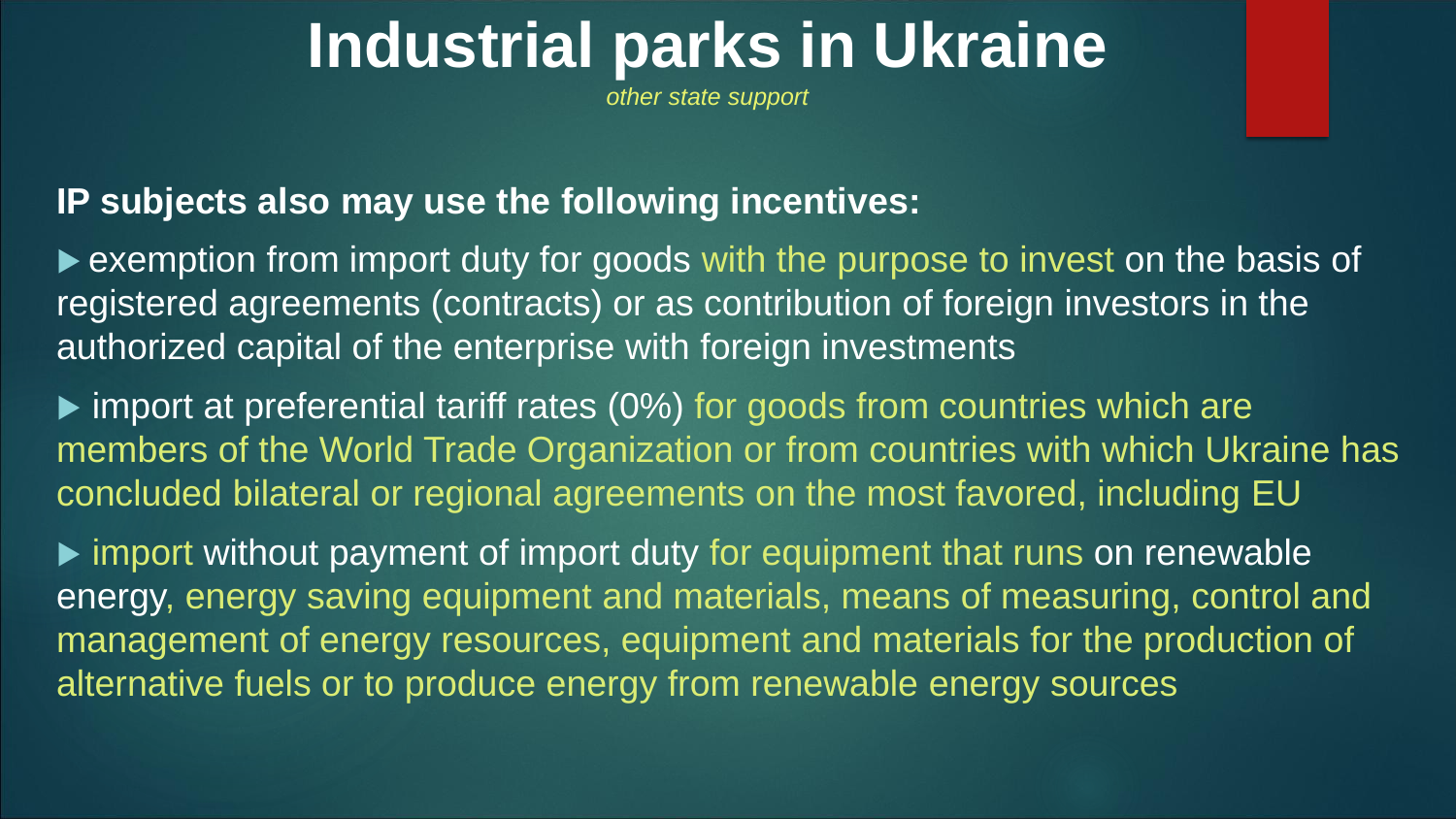### **Industrial parks in Ukraine** *local support*

**F** providing tax exemptions from land tax and property tax for IP subjects by the decision of the local authorities if entities of IP take into account public interest that is declared in the program documents of economic and social development

- ▶ establishment by state and local authorities minimum rents for leasing of state and municipal land plots
- ▶ assistance at the local level of all permits registration and other documents required for projects
- ▶ allocation of funds from local budgets to finance providing of engineering infrastructure of certain land plots or the creation of conditions for access to these plots
- ▶ organizational and financial participation in the recruitment and the organization of the training prospective and current employees of companies of industrial parks